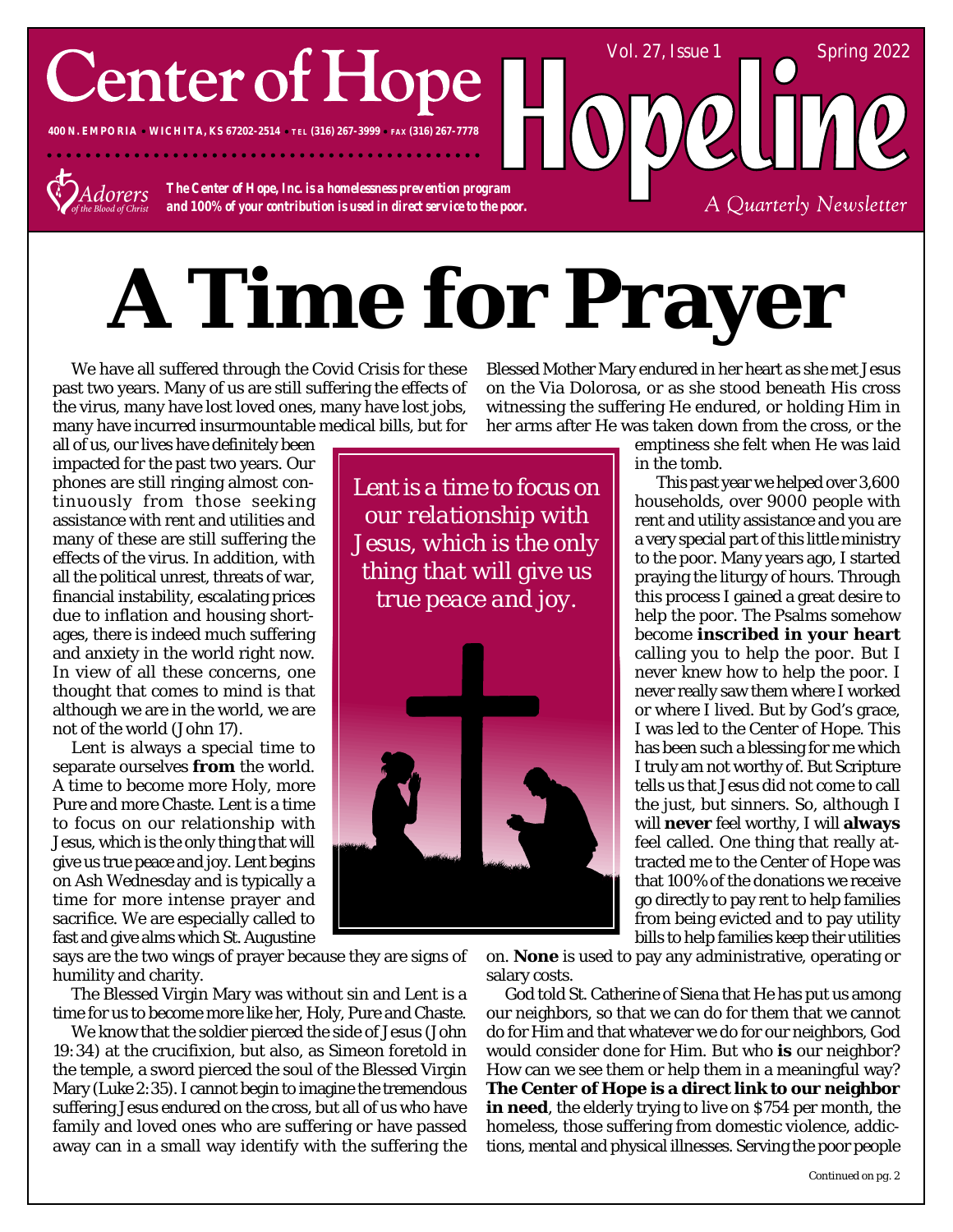## **COH Board of Directors:** Chair: Joe Warren Vice-Chair: Angela McCoy Secretary: Sr. Janet Rowley, ASC

### **Board Members:**

Sandi Baalman Kathy Kehr Sr Angela Laquet, ASC Katie Link Tom McGrath Sheila McGuire Robin Needham May Ann Rabe Ann Sigwing Eric Swenson Sr. Susan Welsby, ASC Janice Yaeger

## **CENTER OF HOPE, INC.** *sponsored by the Adorers of the Blood of Christ*

**Executive Director** George Dinkel

### **Staff:**

Sr. Becky Balthazor, ASC Jane Hermann Adriana Palma

> **Volunteers:** Donnette Brittain Mary Corrigan Anne Cummings Jerry Dooley Jerry Ewald Connie Hotze Mike Hotze Victoria Jackson Andrew Jaramillo Kathy Kehr Rachel Lewis Vernon May Carol Meyer Janet Miller Lisa Oehmke Marilyn Osio James Ramsey Phyllis Ramsey Dian Rusk Eldon Schumacher Mary Schumacher Elisabeth Sims Susan Sloan Dan Smarsh Larry Smarsh Lacey Vess Mary Jobe Waddill Amber Wilson Carolyn Winn Janice Yaeger Patricia Yates

### *Continued from pg. 1*

in our community is our mission/our ministry. The OT book of Tobit tells us that prayer with fasting and almsgiving is better than laying up treasures of gold and that giving to the poor delivers us from death, purges away sins and brings us mercy and everlasting life. I believe the poor have been given to us as a special gift; for when we serve them, we serve Jesus. We will never solve the many causes of poverty, as scripture tells us that the poor will always be with us (*Matt 26:11*), but we can give them a small glimmer of hope, with love. As St. Therese of Lisieux says, "Little things done with great love become great things."

When St. Paul went to meet Peter, James and John, they agreed that he would go to the Gentiles as they would go to the Jews. I find it particularly interesting that the **only stip-** **ulation they made** was that St. Paul should be **mindful of the poor.** (*Galatians 2:10*)

The greatest gift in the world without doubt is the Eucharist, for Jesus Himself comes to us in the Eucharist. But sadly, it is easy for us to take Him for granted, to not give Him the attention, devotion, worship and recognition that He truly is worthy of. May *we never ever* take Him for granted. Let us not take the poor for granted or forget them either. They are a special way for us to love God. Again, thank you, all our donors, for your most kind generosity, for your great faith, and especially for your great love of God and Neighbor. May you truly be filled with the Holy Spirit this Lenten season.

> Your friend in Christ, George



**C**, a 68-year-old man whose wife passed away. He owes \$1000 on his rent and is facing eviction. With the loss of her income, he is not able to cover his monthly expenses.

**L**, a 36-year-old mom with two children. L's husband left and her only source of income at this time is child support of \$216 per month. She is a victim of domestic violence. She owes \$973 on her electric bill, \$1390 on her gas bill and \$430 on her water bill.

**B**, a 58-year-old lady who lives with her teenage grandson. B recently had a stroke and lost vision in one eye and has memory issues. She owes \$935 on her rent and has an eviction notice.

**J**, a 48-year-old man who lives with his two children. J lost his job and has no income. He owes \$1575 on his rent, \$775 on his utilities and has an eviction notice.

**M**, a 27-year-old mom with a 4-year-old son. M has been very ill in the hospital with Covid and has lost her job. Her only source of income is DCF cash assistance of \$220. She owes \$1200 on her rent.

**S**, a 35-year-old mom with three children. S has been unemployed for the past six months and owes \$3,671 on her rent and \$692 on her utilities.

**T**, a 30-year-old disabled mom with three children. T owes \$1077 on her utilities. She receives \$840 of Social Security income but after her rent of \$450 is paid, she doesn't have much left to pay for her utilities and other household expenses. Her car broke down and she does not have the money to repair it.

**B**, a 45-year-old mom who lives with her 18 year-old son. B does have a job but only made \$412 in the past month. She had some money saved, but there was fraudulent activity on her account and could not pay her bills. She owes \$665 on her rent and \$862 on her utilities.

**B**, a 22-year-old mom with two young children. B missed work due to complications with her pregnancy and due to Covid. She still has a job but only made \$767 this past month. She owes \$675 on her rent and \$330 on her electric bill.

**L**, a 50-year-old mom with three children. L lost her job as she has cancer and needs to have a surgery but has no health insurance. Her only income this past month was child support of \$184. She owes \$850 on her rent and \$762 on her utilities.

**N and L**, who live with their six children. L has cancer and is unable to work. He is currently receiving treatments. N is working but does not make enough to catch up on their bills. They owe \$1310 on their rent and have an eviction notice. They owe \$492 on their utilities.

**M**, a 42-year-old mom who lives with her teenage son. M lost her job and only had income of \$424 this past month. She owes \$800 on her rent and has an eviction notice.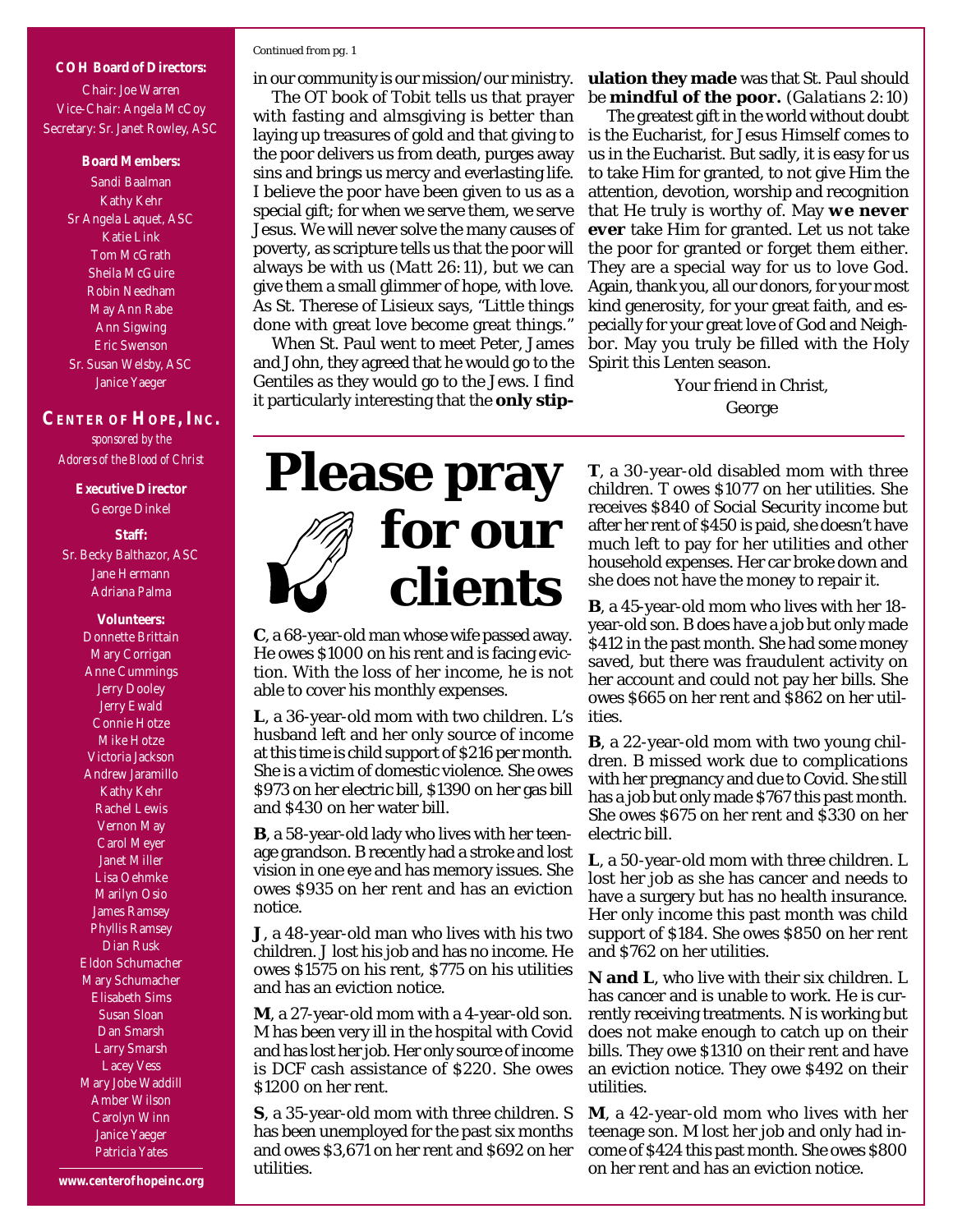

*After a two year hiatus, it's back!*

## **CENTER OF HOPE DINNER 2022**

The Center of Hope is hosting the Annual Benefit Dinner on **Sunday, April 24, 2022** at the Newman University Dugan Library & Conference Center. The doors open at 4:30 p.m. with a private reception for those purchasing a table and 5:00 p.m. with a wine and beer reception for all guests.

The theme for the evening will be the *Kentucky Derby*, so be looking for that special "Derby Hat." The event includes a silent auction and a live auction with a number of really great items featuring a golf package at several local golf courses including Flint Hills, a condo with golf privileges in Branson, a bourbon tasting evening hosted by several local priests, a dinner hosted by several local priests, and a KC Chief package with game tickets and an autographed Patrick Mahomes jersey.

To top off the evening event, we will sell keys to a locked treasure chest containing treasures valued in excess of \$2,000.

We look forward to seeing you at the Dinner. Reservations are required. Please register early so we have a place reserved especially for you. You can register by calling **267-3999** or mailing your registration to: **Center of Hope, 400 N Emporia, Wichita KS 67202**. The Dinner invitations will be mailed in early March and a copy of the Dinner Invitation can be downloaded from our website: centerofhopeinc.org. Hope to see you there to raise money to help our many poor neighbors living in our community.

**"THE FRUIT OF THE SPIRIT IS LOVE, JOY, PEACE, PATIENT ENDURANCE, KINDNESS, GENEROSITY, FAITH, MILDNESS AND CHASTITY."**

**IN HONOR OF IN MEMORY OF** Darrell & Judy Ary

**COH Recognition Gifts**

ASC Sisters in Wichita Sr. Jeannine Bahr ASC, Birthday Sr. Philomena Bahr ASC, Birthday Pat J. Baker Michael Bartosewcz, 70th Birthday Birthday of Jesus Center of Hope Staff & Volunteers Ed Deimeke Theresa Durler Sr. Joann Mark ASC Adriana Palma, Birthday Nancy & Jim Schaefer Marilyn Seiler Rev. Ken Van Haverbeke Tim Wertin & Family

Ruth Ann Aldag Fr. Jerome Beat Maxine Brake Betty Butler Medell "Mitch" Butler Martha Dandurand Jim Daniels Leon Dinkel Rev. John Gilsenan Sue Haag Alvin Hammer Barbara Hunt Jeannie Rosenhamer Sr. Stella Rosenhamer ASC Barb Wattman

(GALATIANS 5)